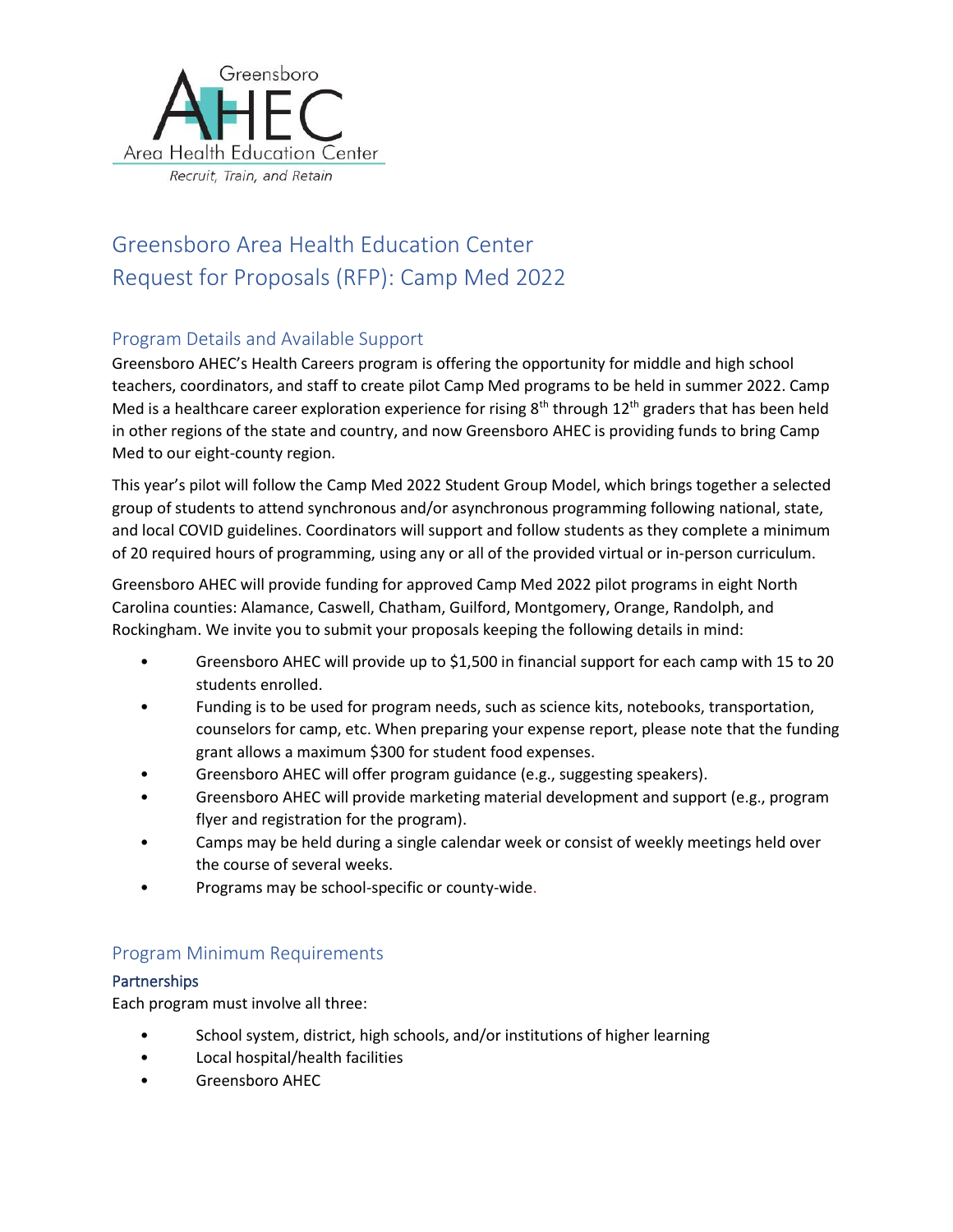

### **Coordinators**

Camp Med Coordinators must:

- Serve as the contact/liaison with Greensboro AHEC
- Demonstrate commitment to creating a successful program
- Ensure compliance with the requirements and stated objectives of the completed request for proposal

### Program Structure, Curricula, and Objectives

Each program must meet the following requirements:

- Consist of at least 20 hours
- Recruit and subsequently enroll a minimum of 10 diverse rising  $8<sup>th</sup>$  through  $12<sup>th</sup>$  grade students that mirror the demographic diversity of your county. These students should show a commitment to becoming healthcare professionals.
- Include the following learning opportunities:
	- o Opportunities to learn about health careers
	- o Opportunities for exposure to health professionals
	- o Opportunities to learn about/discuss local healthcare issues including health professions' needs/shortages
	- o Service learning
	- o Math and/or science instruction

After the camp, student participants should be better able to meet the following objectives:

- Describe roles and responsibilities, career outlook, salary ranges, educational preparation, and credentialing of select health professions.
- Identify the health facilities and the supply and shortages of healthcare professionals in your local region.
- Describe in basic terms state-of-the-art health technology equipment, procedures, and emerging trends in health professions.
- Describe the health care delivery system and the principles of medical ethics and safety.
- Describe at least one medical/healthcare work environment.
- Explain what cultural competency is and why it is a critical component of the healthcare delivery system.
- Explain the importance of service learning.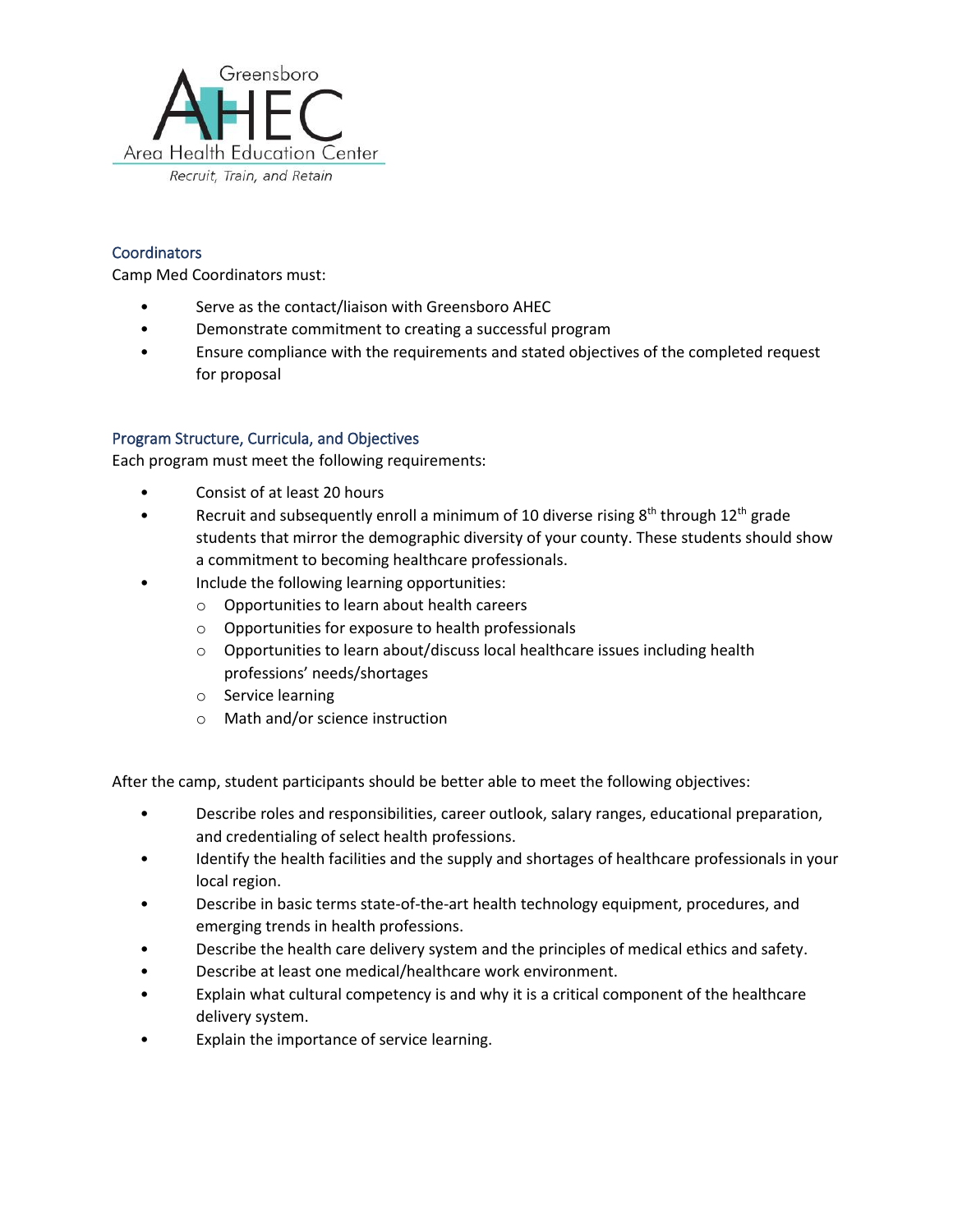

# Timetable for Proposal and Program

- Proposals are due to Greensboro AHEC by **June 1, 2022,** and must be completed via the online proposal form found at [https://www.emailmeform.com/builder/form/9ftS7d6FXl.](https://www.emailmeform.com/builder/form/9ftS7d6FXl) **Please note:**
	- $\circ$  Budget outlines are due with the proposal, and funding will be based on your submitted proposed budget.
	- o The proposal questions are included as an addendum here for reference.
	- $\circ$  You will be able to save and return to the online form if you are not able to complete it all at one time.
	- $\circ$  If you experience any technical difficulties with the form, you may email your proposal to [gabrielle.steele@conehealth.com.](mailto:Gabrielle.Steele@conehealth.com)
	- $\circ$  If you have questions about the program as you are working through your proposal, please emai[l patricia.parrish@conehealth.com.](mailto:Patricia.Parrish@conehealth.com)
- Coordinators will be notified of program acceptance status no later than **June 8, 2022**. Funding will be disbursed when your program is confirmed.
- Camp Med 2022 programs should be held in **June and/or July 2022** and should conclude **no later than August 5, 2022**.
- Greensboro AHEC will provide a link to pre- and post-camp surveys. The pre-camp survey should be administered on the **first day of camp**. The post-camp survey link should be provided to students on the **last day of camp or by August 8, 2022**.

## How to Support Camp Med, Even If Not Hosting

If you choose not to host a camp this summer, Greensboro AHEC would like to request the following assistance in recruiting students to any Camp Med program happening in your county:

- Request that your employer place a link to the camp on its website.
- Request that the local school system place a link to the camp on its website and its schools' websites.
- Share the link with your community's student organizations.
- Share the link with local publications, to be added to their list of summer activities.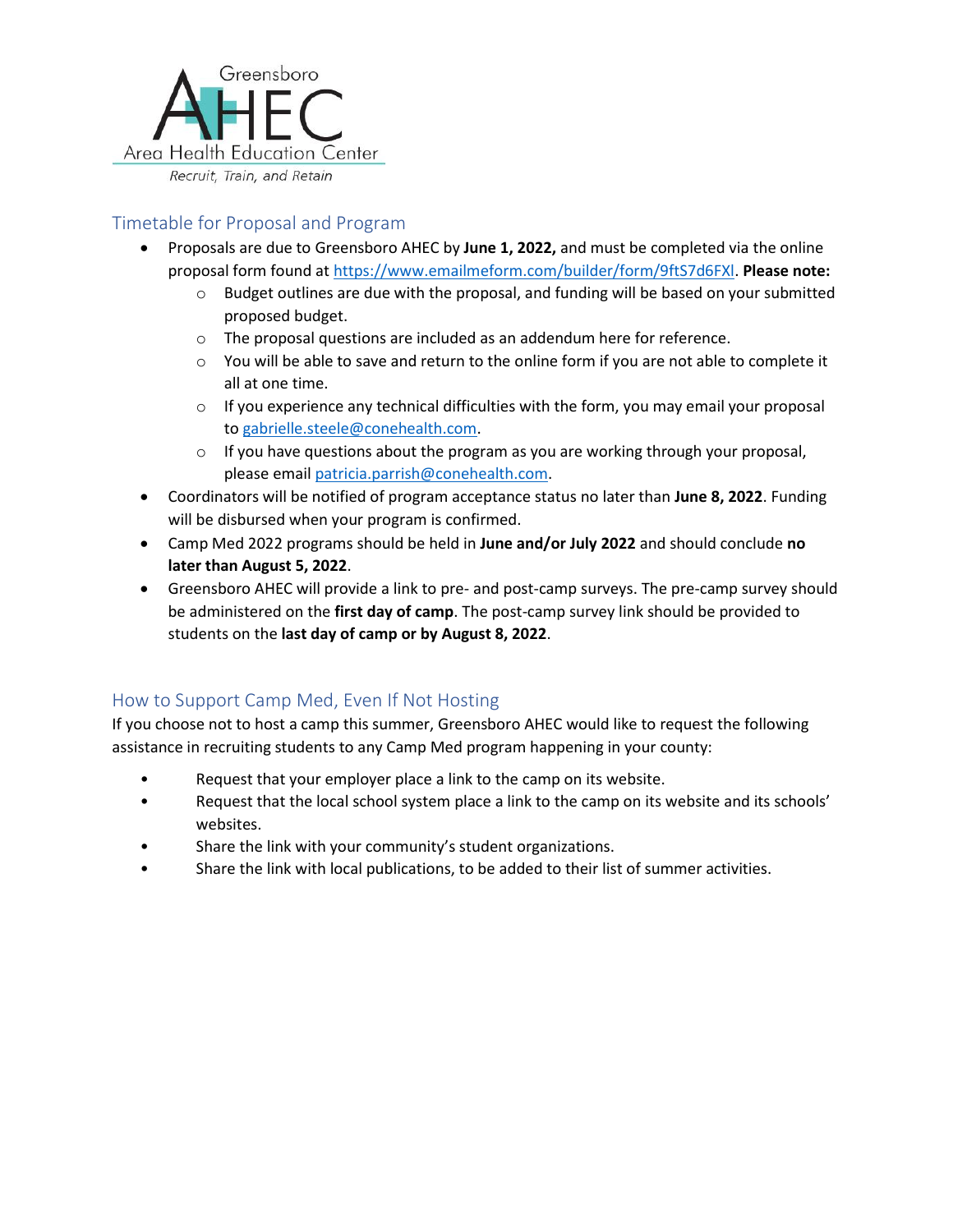

# Addendum: Proposal Form Questions

We ask that you submit your proposal using the online form (link below), but we have provided the proposal questions here as a reference for ease of planning and preparation. Please send questions to [patricia.parrish@conehealth.com.](mailto:patricia.parrish@conehealth.com)

Link to online form:<https://www.emailmeform.com/builder/form/9ftS7d6FXl>

# Camp Med 2022 Proposal

**PLEASE NOTE: All information is REQUIRED** to be included your proposal, unless noted as optional.

### About You

Please provide your contact information, as the person completing this form, in case we need to follow up with any questions about your proposal.

- Applicant's Name (First and Last)
- Applicant's Title and Organization
- Applicant's Email
- Applicant's Phone

### About the Coordinator

Please complete the following information about the person who would act as Coordinator of the program.

- Coordinator's Name (First and Last)
- Coordinator's Position/Title
- Coordinator's Organization
- Coordinator's Address
- Coordinator's Phone
- Coordinator's Fax (optional)
- Coordinator's Email

### About Your Area

Please complete the following information about where the program would take place.

- **County**
- School System/District
- What healthcare facilities and other educational partners would be involved?
- Which counties would you recruit students from?
- Please provide an address for secure delivery of camp supplies.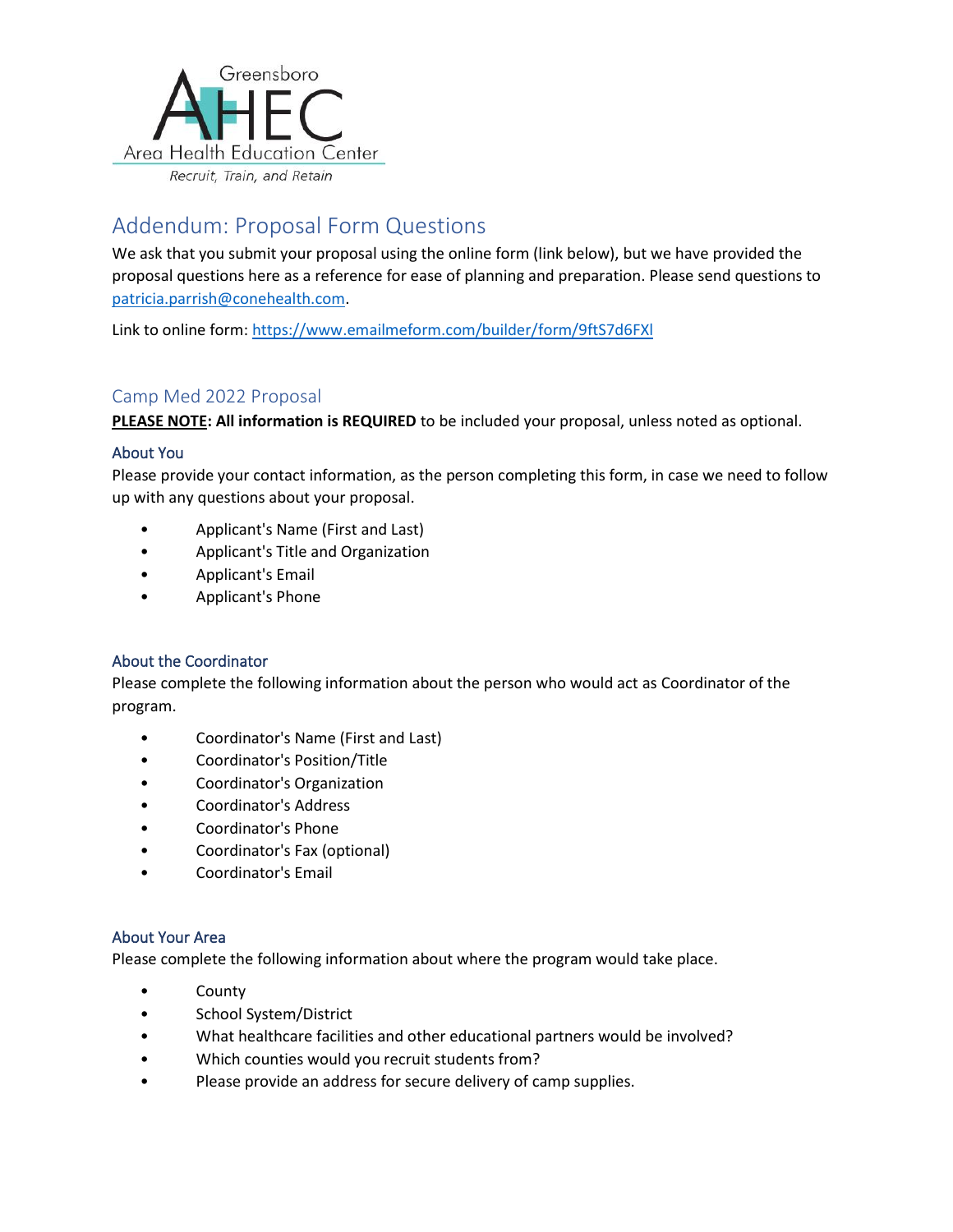

### About Your Planned Program

Please tell us about your plans for the program.

- In general terms, how will each day be structured?
- Who will staff the camp? Please include name and summer contact information including cell number for each staff member.
- Do you plan to incorporate the resources and tools that are available to students from the College Foundation of North Carolina and from Greensboro AHEC's Health Careers program - and if so, how?
- Would you like to schedule any Greensboro AHEC speakers as part of your program? (Note: Subject to availability.)
- What criteria will be used in recruiting and selecting a diverse group of students who mirror the demographic make-up of your county?
- Provide the address and a description of the camp site/location.
- Describe a community service activity that your students will perform.
- Describe how you will continue to maintain contact with your students during the following school year.
- Describe how you will evaluate the outputs/outcomes of your program.
- List the proposed dates of the camp. Camps may be held within one calendar week or can be held on specific weekdays and should total 20 or more hours.

### About Camp Med's Objectives

Briefly explain how your planned program will help students meet the following objectives.

- "Objective 1: Describe roles and responsibilities, career outlook, salary ranges, educational preparation and credentialing of select health professions." How will your program help students meet this objective?
- "Objective 2: Describe state-of-the-art health technology, equipment and procedures used in various health professions." How will your program help students meet this objective?
- "Objective 3 (Behavioral Health Integration): Develop an understanding of the health care delivery system and the principles of medical ethics and safety." How will your program help students meet this objective?
- "Objective 4 (Practice Transformation): Experience a learning environment which integrates school life with expectations for the future adult world of work." How will your program help students meet this objective?
- "Objective 5 (Interprofessional Education): Meet health care practitioners and health professions students who share health career goals." How will your program help students meet this objective?